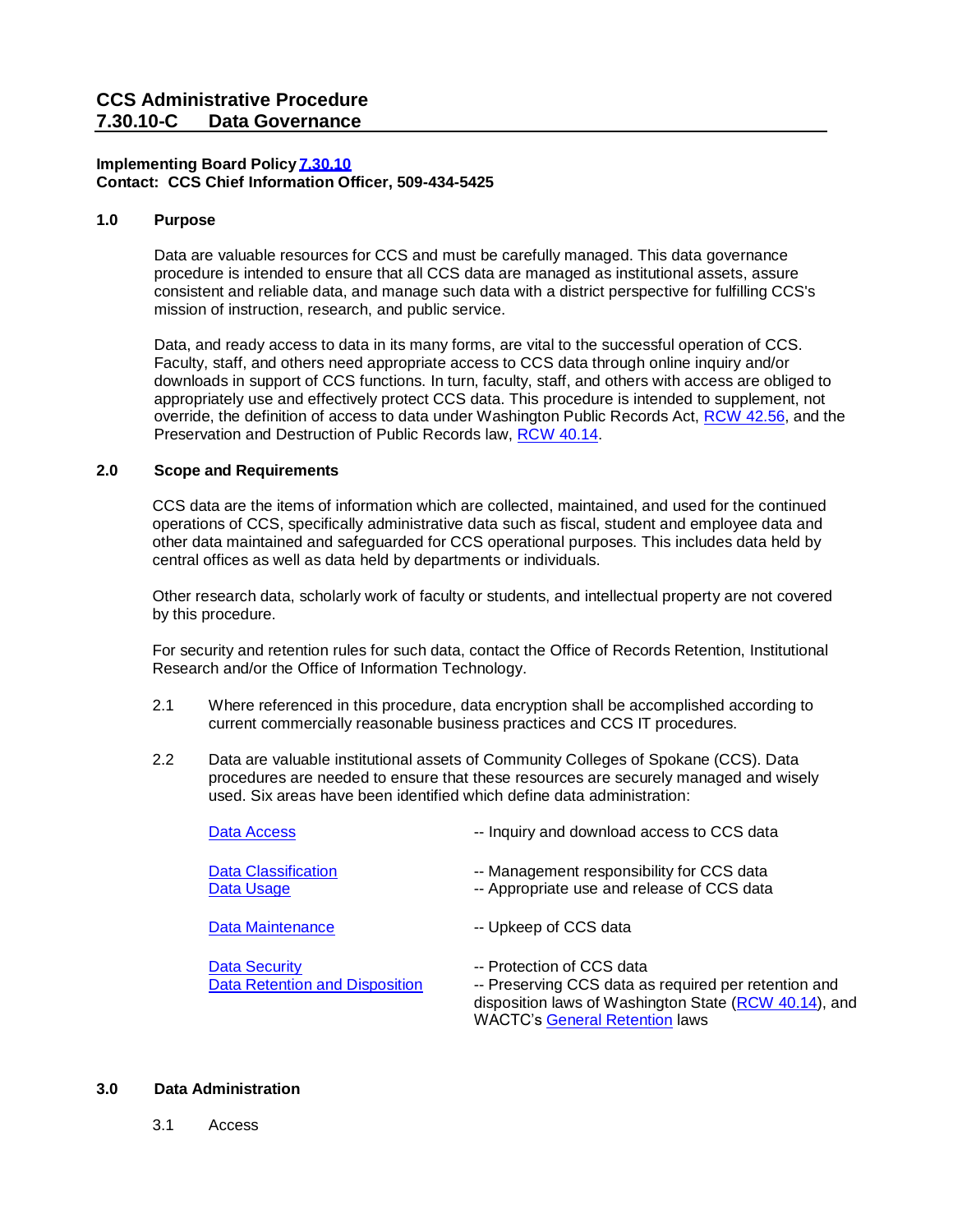- 3.1.1 **Data Stewards** CCS data shall be administered by executive officers of CCS, referred to as Data Stewards, who comprise the membership of the Data Governance Council (DGC). The DGC will convene periodically to review policies, procedures, and issues regarding data.
- 3.1.2 **Data Stewards** have charge over CCS data and are responsible for its safekeeping. Each Data Steward is responsible, within the bounds of CCS policy, for operational policies and procedures governing inquiry and download access, dissemination, usage, collection, maintenance, and protection of the data in a designated data area. The Data Steward is responsible for the definition and classification of data in that area as well as verifying its authenticity as needed. Documentation characterizing CCS data will be maintained and made available for CCS use.
- 3.1.3 **Data Custodians** A Data Steward may delegate any or all of his/her data administration duties to one or more functional area administrators known as a Data Custodian(s), however the Data Steward retains ultimate responsibility. Data Stewards and recommended Data Custodian(s) for each CCS data set are listed below.

| (Examples)                                         |
|----------------------------------------------------|
| Information Security Officer                       |
|                                                    |
| <b>Director of Facilities</b>                      |
| Director of Human Resources                        |
| District Director of Fiscal<br>Services/Controller |
| District Director of CCS                           |
| Managing Directors of<br>Institutional Research    |
| Director of Admissions &                           |
| Associate Registrar                                |
| Associate Dean of Enrollment                       |
| Associate Registrar                                |
| Director of Admissions &                           |
| Director Financial Aid                             |
| Associate Dean of Enrollment                       |
| Director Financial Aid                             |
|                                                    |
|                                                    |

## **Data Roles at CCS**

<span id="page-1-0"></span>as authentication, authorization, individual usage data and e-mail.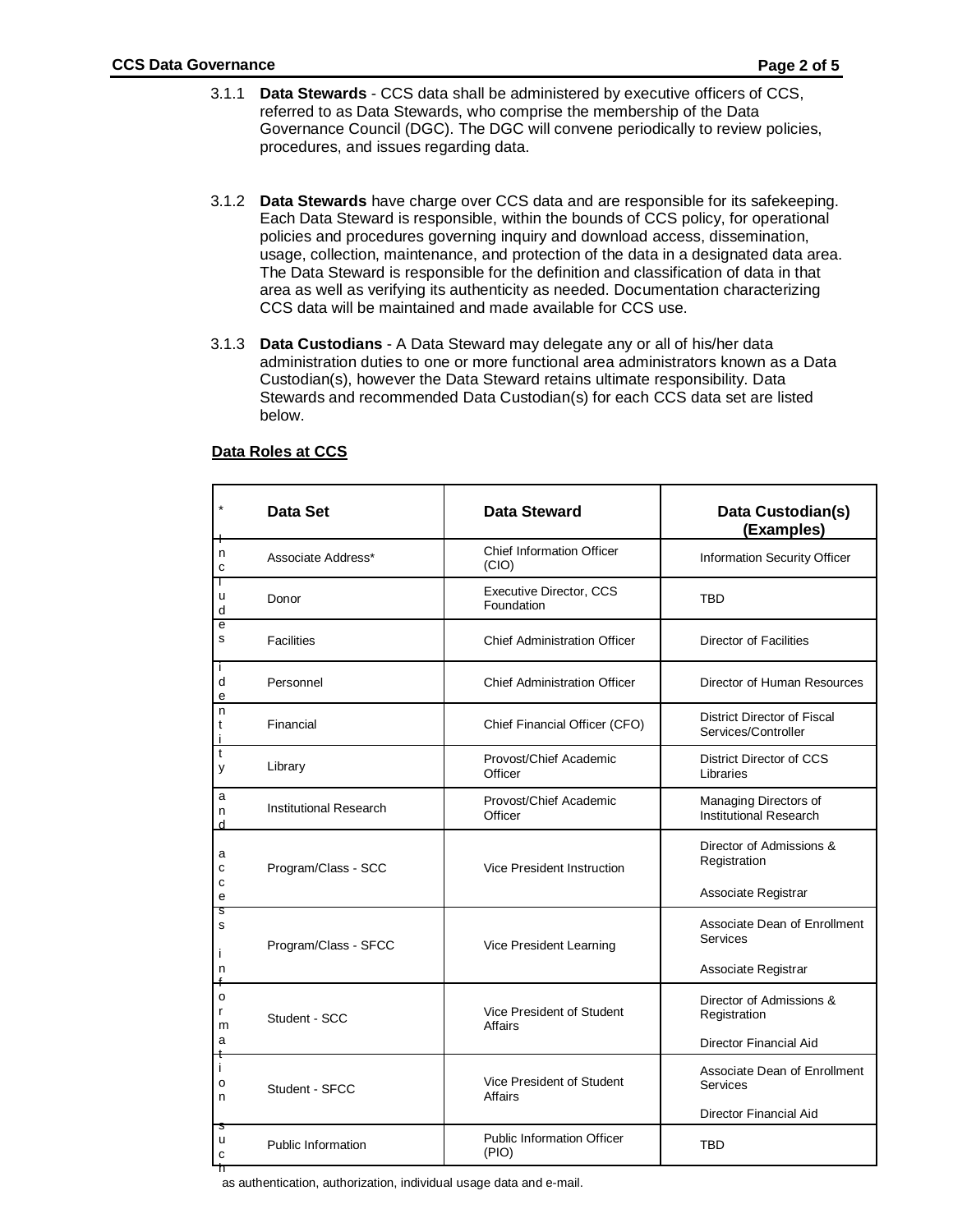### 3.2 Classification

Data stewards will classify the data for which they are responsible in accord with [RCW](http://app.leg.wa.gov/RCW/default.aspx?cite=40.14) 40.14 according to the following four inquiry access categories.

- 3.2.1 *Public* -- Public information that can be or currently is released to the public. It does not need protection from unauthorized disclosure, but does need integrity and availability protection controls.
- 3.2.2 *Sensitive* -- Sensitive information may not be specifically protected from disclosure by law and is for official use only. Sensitive information is generally not released to public unless specifically requested.
- 3.2.3 *Confidential* -- Confidential information is specifically protected from disclosure by law. It may include but is not limited to:
	- -- personal information about individuals, regardless of how that information is obtained.
	- -- information concerning employee personnel records.

-- information regarding IT infrastructure and security of computer and telecommunications systems.

- 3.2.4 *Confidential with Special Handling* Confidential information requiring special handling is specifically protected from disclosure by law and for which especially strict handling requirements are dictated, such as by statutes, regulations or agreements. Serious consequences could arise from unauthorized disclosure, such as threats to health and safety, or legal sanctions.
- <span id="page-2-0"></span>3.3 Usage and Responsibility

CCS data shall be used only in the performance of assigned roles/duties within CCS and in accordance with CCS Procedure 7.30.05-A Acceptable Use of IT Resources unless an approved agreement allows release to an external entity in accordance with CCS Procedure 1.50.02-A Public Records Request.

- 3.3.1 Each individual with access to CCS data has the responsibility to use those data and any information derived from them appropriately. Individuals will be held responsible for any use made of CCS data under their user IDs and passwords.
- 3.3.2 CCS data must not be used to promote or condone discrimination on the basis of race/ethnicity, color, creed, religion, national origin, gender, sexual orientation, age, marital status, the presence of any sensory, mental, or physical disability, or whether a disabled veteran.
- 3.3.3 CCS data must not be used to promote or condone any type of harassment, copyright infringement, political activity, personal business interests, or any activity that is unlawful and/or precluded by CCS policies.
- <span id="page-2-1"></span>3.3.4 Willful misuse of CCS data, violation of state ethics laws and rules with regard to CCS data, or other breaches of this policy, may result in termination of access privileges, CCS disciplinary action which may include termination of employment, and/or civil and criminal penalties. (See Ethics in Public Service, [RCW 42.52,](http://apps.leg.wa.gov/RCW/default.aspx?cite=42.52) CCS Procedure 7.30.05-A Acceptable Use of IT Resources, and CCS Procedure 1.50.02- A Public Records Requests.
- 3.4 Maintenance

CCS data are managed as institutional assets for use by the CCS community. The usefulness and effectiveness of CCS data depend on these data being accurate and complete. The integrity of CCS data shall be maintained by authorized individuals on behalf of CCS.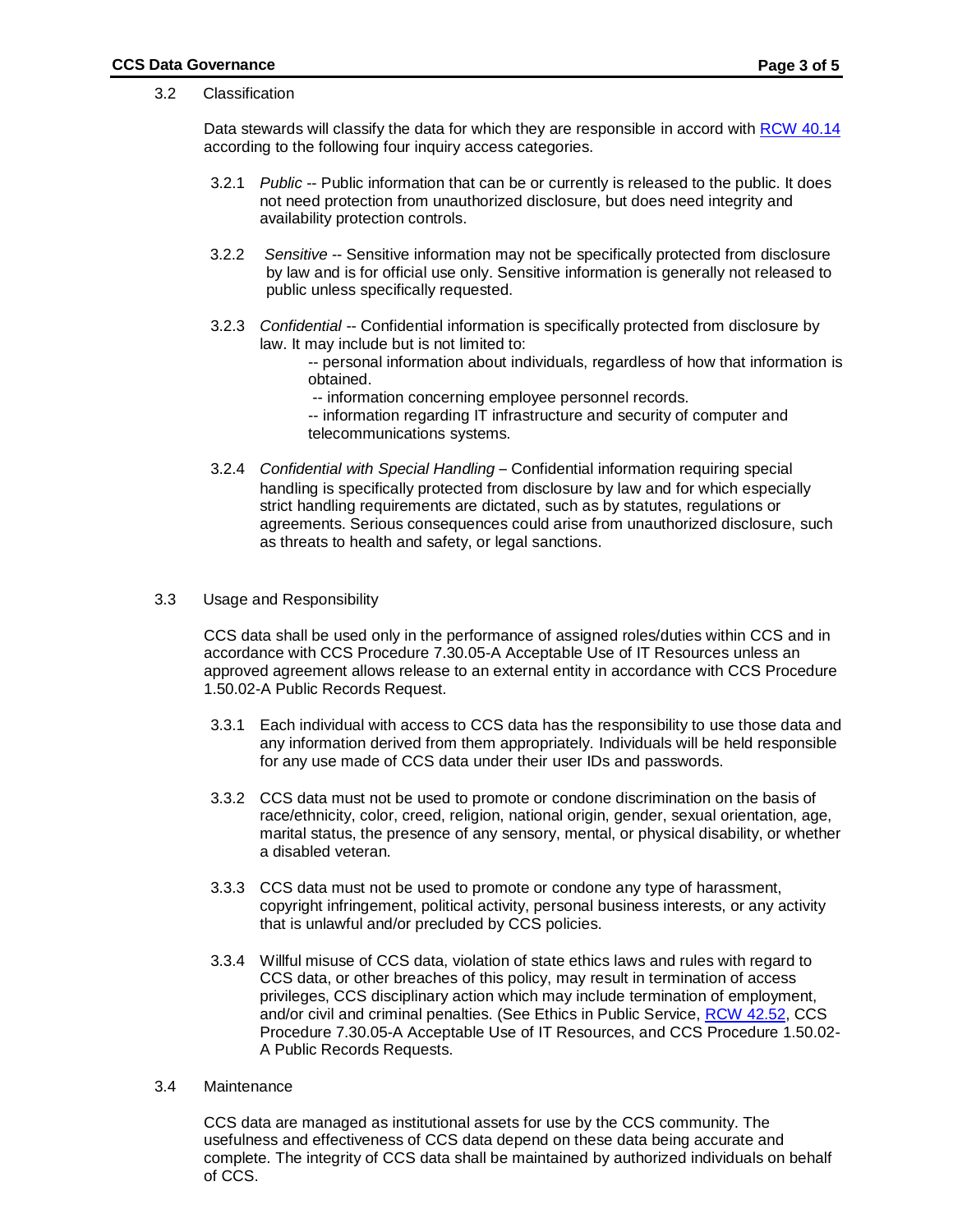- 3.4.1 Data Integrity Every effort must be made to ensure the accuracy, timeliness, and completeness of CCS data. Data collection and maintenance shall be performed as close to the original source of the data as feasible.
- 3.4.2 All collection and maintenance of centrally-managed CCS data must be processed through centrally-managed edit routines. This includes uploaded data or other electronically-supplied data values.
- 3.4.3 Access to data for maintenance purposes shall be authorized by the appropriate Data Steward.
- 3.4.4 It is the responsibility of each unit that generates and manages institutional data to ensure the application of uniformly high standards in data management to ensure that the integrity is never compromised.
- 3.4.5 An Administrative Data Rapid Response Team reporting to and acting as advisory counsel to the Data Governance Council shall be tasked to coordinate with a district wide perspective the creation, use and maintenance of administrative data to assure appropriate data integration, alignment, definitions, coding processes, practices and standards.

## <span id="page-3-0"></span>3.5 Security

CCS data shall be safeguarded to ensure its confidentiality, integrity, utility, and availability.

- 3.5.1 Sensitive or confidential data connected with an individual's name shall be stored securely on physically secured storage devices or media and displayed in an encrypted or otherwise obscured manner. Sensitive or confidential data will be disclosed in full only to specifically authorized individuals as needed to conduct business functions of CCS.
- 3.5.2 Sensitive and confidential data shall be stored or transported on portable devices/media (laptops/tablets, USB drives, CD-ROM, DVD, etc.) only as required to conduct CCS business functions. Where necessary to store or transport such data on a portable device/medium, they should be protected from disclosure in the event of device/media loss using commercially reasonable business practices such as device locks or data encryption.
- 3.5.3 Sensitive and confidential data must be protected during network transmission according to commercially reasonable business practices such as secure transport mechanisms or data encryption.
- 3.5.4 Individual CCS employees and agents are responsible for accessing and implementing security software and tools CCS makes available. A department or individual employee may substitute software or tools that provide a level of security equal to or greater than those provided by CCS, so long as the department or individual employee has obtained all necessary licenses for such use.
- 3.5.5 All security incidents or suspected incidents involving CCS sensitive or confidential data or personally-identifiable information must be reported immediately to the Information Technology Help Desk at 509-533-4357.

## <span id="page-3-1"></span>3.6 Retention and Disposition

All data and copies of data created or received in the conduct of CCS business are considered public records for the purposes of retention and disposition and its retention and disposition will be managed in accordance with CCS Procedure 1.50.2-B Records Management.